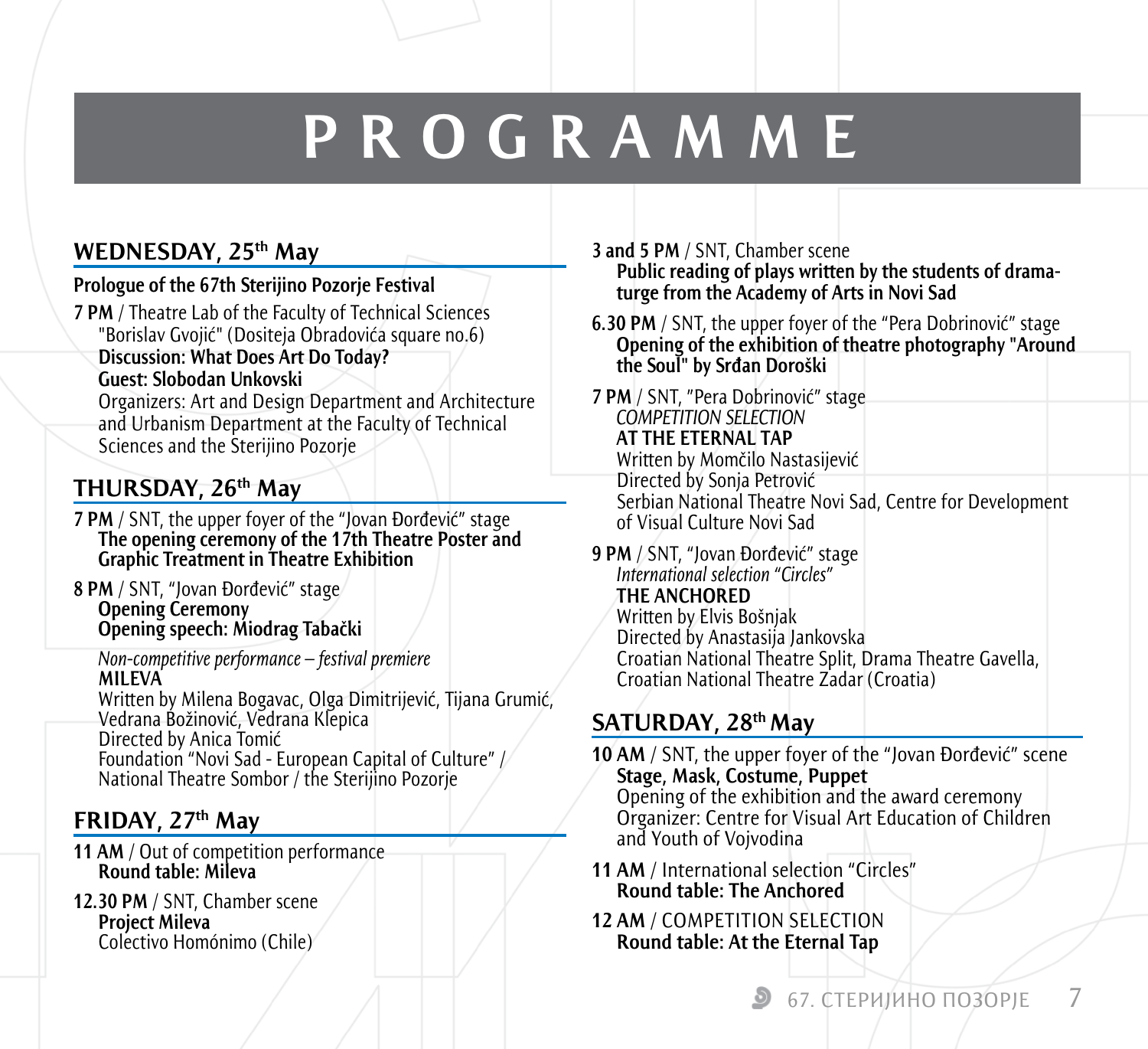| 5.30 PM / SNT, Chamber scene<br>Pozorje of the Young                                                                                                                                                                                                                                                                                                                               | <b>3 PM</b> / Cultural Centre of Novi Sad<br>(5 Katolička porta Square)<br>Pozorje of the Young<br>Eugene O'Neill: Anna Christie<br>Arthur Miller: Which Mrs. Felt Will Come to Breakfast?<br><b>Faculty of Dramatic Arts in Belgrade</b> |
|------------------------------------------------------------------------------------------------------------------------------------------------------------------------------------------------------------------------------------------------------------------------------------------------------------------------------------------------------------------------------------|-------------------------------------------------------------------------------------------------------------------------------------------------------------------------------------------------------------------------------------------|
| William Shakespeare: The Taming of the Shrew<br>Faculty of Drama and Movie Arts of the Sinergy University<br>Bijeljina (The Republika Srpska, Bosnia and Herzegovina)                                                                                                                                                                                                              |                                                                                                                                                                                                                                           |
| 6 PM/ Shock Corridor (22 Zmaj Jovina Street)<br><b>MICROCUTS</b><br>Opening of the exhibition of costumes made by the stu-<br>dents of the Set Architecture and Design Department<br>Organizers: Art and Design Department and Architecture<br>and Urbanism Department at the Faculty of Technical<br>Sciences; "Led Art" Multimedia Centre<br>7 PM / SNT, "Pera Dobrinović" stage | 5.30 PM / SNT, the upper foyer of the "Pera Dobrinović"<br>stage<br><b>Book days</b><br>Theatre publications promotion<br>6 PM / SNT, Chamber scene                                                                                       |
|                                                                                                                                                                                                                                                                                                                                                                                    | Pozorje of the Young<br><b>Tennessee Williams: Cat on a Hot Tin Roof</b><br>The Academy of Arts and Culture in Osijek (Croatia)                                                                                                           |
| <b>COMPETITION SELECTION</b><br>THE CHOOSY BRIDE-TO-BE<br>Written by Kosta Trifković<br>Directed by Iva Milošević                                                                                                                                                                                                                                                                  | 7 PM / Újvidéki Színház<br>COMPETITION SELECTION<br><b>STAINS</b><br>Written by Tijana Grumić                                                                                                                                             |
| <b>National Theatre Subotica</b><br>8 PM / Academy of Arts Novi Sad (7 Đure Jakšića Street)<br>Pozorje of the Young<br>The Topalovićs, based on The Marathon Family by Dušan<br>Kovačević<br>Academy of Arts Novi Sad, Serbian language class                                                                                                                                      | Directed by Jug Đorđević<br>Kraljevo Theater<br>9 PM / SNT, "Pera Dobrinović" stage                                                                                                                                                       |
|                                                                                                                                                                                                                                                                                                                                                                                    | International selection "Circles"<br>MY NAME IS GORAN STEFANOVSKI<br>Dramatized by Branislava Ilić<br>Directed by Branislav Mićunović                                                                                                     |
| 9 PM / SNT, "Jovan Đorđević" stage<br>International selection "Circles"                                                                                                                                                                                                                                                                                                            | Drama Theatre Skopje (The Republic of North Macedonia)                                                                                                                                                                                    |
| I'M THAT I'M NOT<br>Written by Mate Matišić<br>Directed by Paolo Magelli<br>Zagreb Youth Theatre (Croatia)                                                                                                                                                                                                                                                                         | 9 PM / Cultural Centre of Novi Sad (5 Katolička porta<br>Square)<br>Pozorje of the Young<br><b>Character Sketches</b><br><b>Faculty of Dramatic Arts in Belgrade</b>                                                                      |
| SUNDAY, 29th May                                                                                                                                                                                                                                                                                                                                                                   | MONDAY, 30 <sup>th</sup> May                                                                                                                                                                                                              |
| 11 AM / International selection "Circles"<br>Round table: I'm That I'm Not                                                                                                                                                                                                                                                                                                         | 11 AM / International selection "Circles"<br>Round table: My Name is Goran Stefanovski                                                                                                                                                    |
| 12 AM / COMPETITION SELECTION<br><b>Round table: The Choosy Bride-to-Be</b>                                                                                                                                                                                                                                                                                                        | 12 AM / COMPETITION SELECTION<br><b>Round table: Stains</b>                                                                                                                                                                               |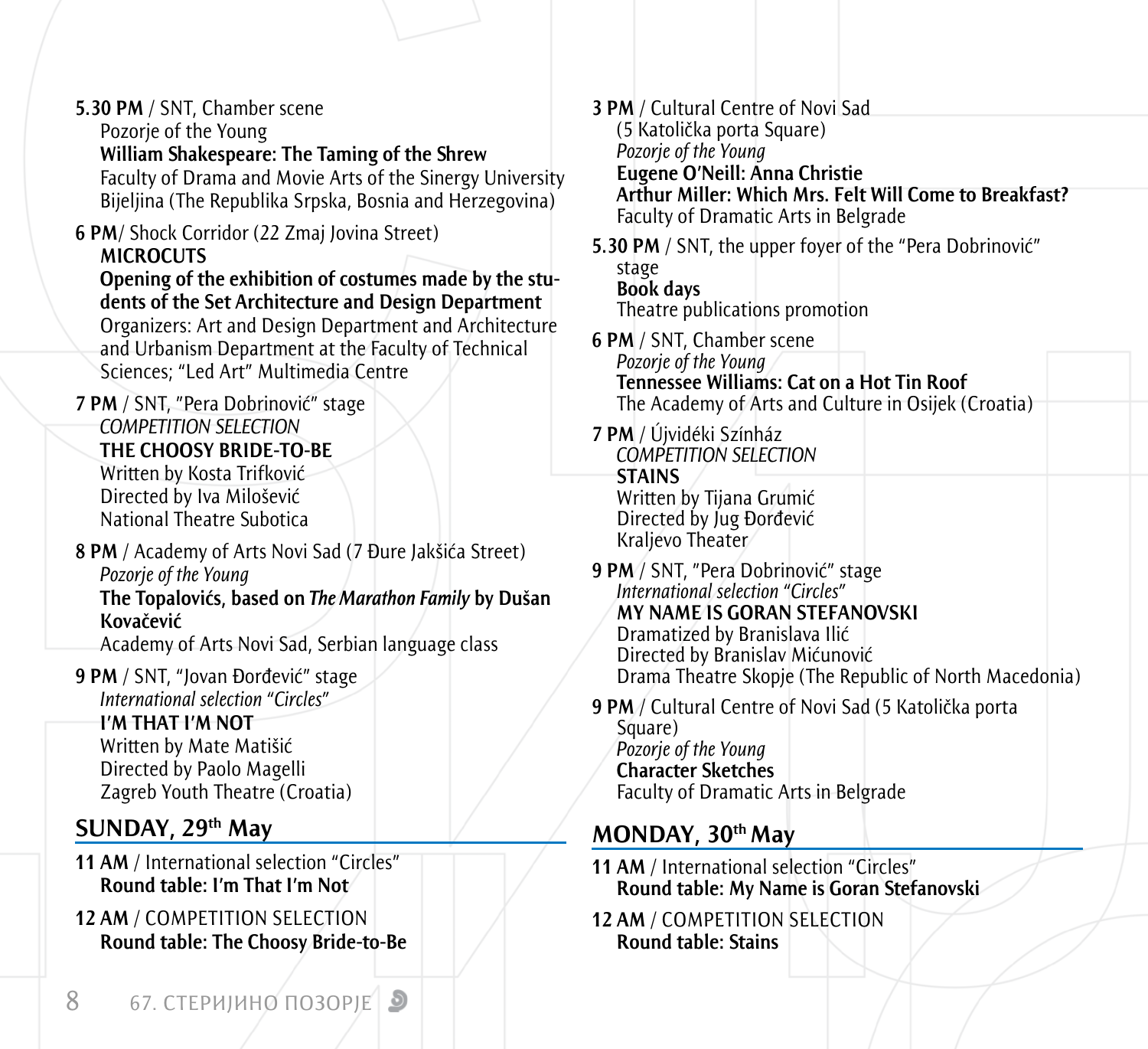**2 PM** / Cultural Centre of Novi Sad (5 Katolička porta Square) *Pozorje of the Young* **Euripides: Medea** Academy of Arts in Belgrade

**5.30 PM** / SNT, the upper foyer of the "Pera Dobrinović" stage **Book days** Theatre publications promotion

- **7 PM** / SNT, "Pera Dobrinović" stage *COMPETITION SELECTION* **FAVORITISM** Written by Branislav Nušić Directed by Kokan Mladenović National Theater Sarajevo (Bosnia and Herzegovina)
- **7.30 PM** / Cultural Centre of Novi Sad (5 Katolička porta Square) *Pozorje of the Young* **Milena Marković: The Doll Ship** Academy of Arts in Belgrade
- **21.15 PM** / Academy of Arts Novi Sad (7 Đure Jakšića Street) *Pozorje of the Young*

**William Shakespeare: A Midsummer Night's Dream**  Academy of Arts Novi Sad, Hungarian language class

**21.30 PM** / SNT, "Jovan Đorđević" stage (the audience is on the stage) *COMPETITION SELECTION* **THE LAST LITTLE GIRLS** Written by Maja Pelević Directed by Kokan Mladenović Kosztolányi Dezső Theatre Subotica

## **Tuesday, 31st May**

- **11 AM** / COMPETITION SELECTION **Round table: Favoritism**
- **12 AM** / COMPETITION SELECTION **Round table: The Last Little Girls**
- **5.30 PM** / SNT, the upper foyer of the "Pera Dobrinović" stage **Book days** Theatre publications promotion
- **6 PM** / SNT, Chamber scene *Pozorje of the Young* **Ljudmila Razumovska: Dear Jelena** Academy of Arts in Banja Luka (The Republika Srpska, Bosnia and Herzegovina)
- **7 PM** / Újvidéki Színház *COMPETITION SELECTION* **THE LUSTFUL DAYS OF HUNG JOHNNY** Based on the eponymous novel by Filip Grujić Directed by Jovana Tomić Újvidéki Színház and the Sterijino Pozorje
- **8 PM** / Cultural Centre of Novi Sad (5 Katolička porta Square) *Pozorje of the Young* **Giacomo Puccini: Suor Angelica** Faculty of Music Arts in Belgrade
- **9 PM** / SNT, "Jovan Đorđević" stage *COMPETITION SELECTION* **ROLLER COASTER** Written by Jelena Kajgo Directed by Milica Kralj Atelje 212 Belgrade

## **Wednesday, 1st June**

- **11 AM** / COMPETITION SELECTION **Round table: Roller Coaster**
- **12 AM** / COMPETITION SELECTION **Round table: The Lustful Days of Hung Johnny**
- **5 PM** / Cultural Centre of Novi Sad (5 Katolička porta Square) *Pozorje of the Young* **William Shakespeare: Richard III William Shakespeare: Macbeth** Faculty of Arts in Priština-Zvečan
- **7 PM** / Újvidéki Színház (rerun) *COMPETITION SELECTION* **THE LUSTFUL DAYS OF HUNG JOHNNY** Based on the eponymous novel by Filip Grujić Directed by Jovana Tomić Újvidéki Színház and the Sterijino Pozorje